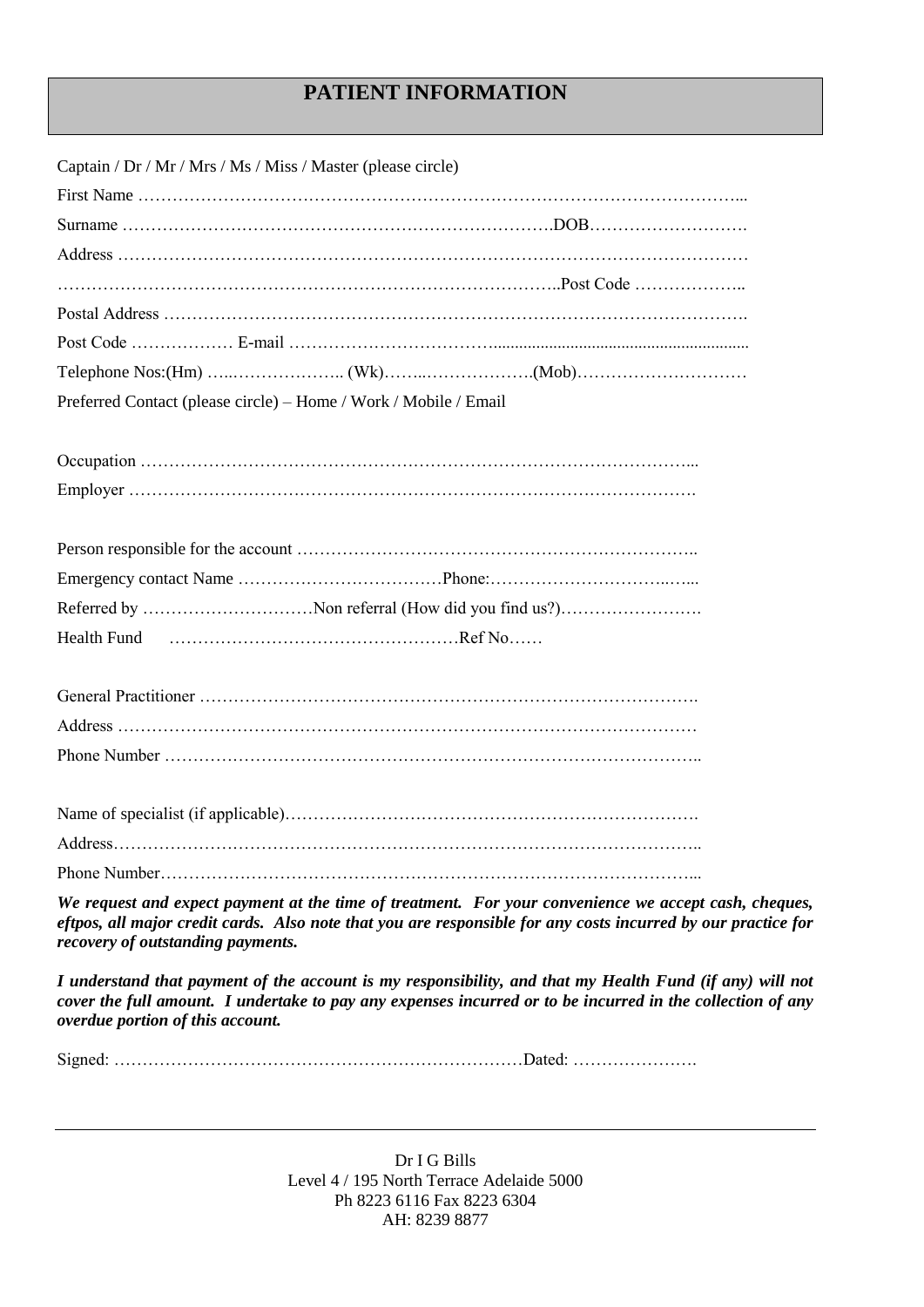Surname **Example 18 First Name** First Name **First Name** 

Welcome to our practice. To help us evaluate your dental health would you please answer the following questions.

What is the reason for today's visit?

How long has it been since your last visit to a dentist (approx)\_\_\_\_\_\_\_\_\_\_\_\_\_\_\_\_\_\_\_\_\_\_\_\_\_ What was it for  $\blacksquare$ 

Any problems with previous treatment?

| Have you ever had dental x-rays taken? If so, when? |  |
|-----------------------------------------------------|--|
| If wearing dentures, when were they constructed?    |  |

\_\_\_\_\_\_\_\_\_\_\_\_\_\_\_\_\_\_\_\_\_\_\_\_\_\_\_\_\_\_\_\_\_\_\_\_\_\_\_\_\_\_\_\_\_\_\_\_\_\_\_\_\_\_\_\_\_\_\_\_\_\_\_\_\_\_\_\_\_\_\_\_\_\_\_

\_\_\_\_\_\_\_\_\_\_\_\_\_\_\_\_\_\_\_\_\_\_\_\_\_\_\_\_\_\_\_\_\_\_\_\_\_\_\_\_\_\_\_\_\_\_\_\_\_\_\_\_\_\_\_\_\_\_\_\_\_\_\_\_\_\_\_\_\_\_\_\_\_\_\_ \_\_\_\_\_\_\_\_\_\_\_\_\_\_\_\_\_\_\_\_\_\_\_\_\_\_\_\_\_\_\_\_\_\_\_\_\_\_\_\_\_\_\_\_\_\_\_\_\_\_\_\_\_\_\_\_\_\_\_\_\_\_\_\_\_\_\_\_\_\_\_\_\_\_\_

## WHAT DENTAL PROBLEMS DO YOU HAVE? (please circle)

| Toothache                          | / N   | Aware of grinding/clenching teeth   | / N              |
|------------------------------------|-------|-------------------------------------|------------------|
| Senstive teeth to hot or cold      | N     | Worn or broken teeth                | Y<br>/ N         |
| Sensitive teeth to biting pressure | N     | Clicking or noises in jaw joints    | Y / N            |
| Sensitive teeth to sweet           | N     | Locking of jaw joints               | Y<br>$^\prime$ N |
| Problems with food                 | Y / N | Pain in face or jaw joints          | Y / N            |
| packing/impaction                  |       |                                     |                  |
| Lost filling or cavity             | Y / N | Suffer from migraine or headaches - | Y / N            |
|                                    |       | Frequency                           |                  |
| Bleeding gums                      | Y / N | Stiff or sore facial muscles        | Y / N            |
| Loosening teeth/                   | Y / N | Had trauma to face or head          | Y / N            |
| loose denture                      |       |                                     |                  |
| Missing teeth                      | Y / N | Eating is uncomfortable, painful or | Y<br>/ N         |
|                                    |       | tiring                              |                  |
| <b>Bad breath</b>                  | N     |                                     |                  |
| Bad appearance                     | N     |                                     |                  |

Do you have any other dental problems?\_\_\_\_\_\_\_\_\_\_\_\_\_\_\_\_\_\_\_\_\_\_\_\_\_\_\_\_\_\_\_\_\_\_\_\_\_\_\_\_\_\_\_

How often do you use a toothbrush? \_\_\_\_\_\_\_\_\_\_\_\_\_\_\_\_\_\_\_\_\_\_\_\_\_\_\_\_\_\_\_\_\_\_\_\_\_\_\_\_\_\_\_\_\_\_

| Type of brush used – Hard | Medium | Soft | Multi Soft | Electric |
|---------------------------|--------|------|------------|----------|

| Do you use dental floss? YES/NO |  |
|---------------------------------|--|
| If so, frequency                |  |

On a scale of 1 – 10, how would you rate your smile \_\_\_\_\_\_\_\_\_\_\_\_\_\_\_\_\_\_\_\_\_\_\_\_\_\_\_\_\_\_\_\_

In your previous visit to a dentist, have you ever had:

- a) Abnormal reaction to drugs or materials used by the Dentist \_\_\_\_\_\_\_\_\_\_\_\_\_\_\_\_\_\_
- b) Difficult extractions? \_\_\_\_\_\_\_\_\_\_\_\_\_\_\_\_\_\_\_\_\_\_\_\_\_\_\_\_\_\_\_\_\_\_\_\_\_\_\_\_\_\_\_\_\_\_\_\_\_
- c) Dry sockets?\_\_\_\_\_\_\_\_\_\_\_\_\_\_\_\_\_\_\_\_\_\_\_\_\_\_\_\_\_\_\_\_\_\_\_\_\_\_\_\_\_\_\_\_\_\_\_\_\_\_\_\_\_\_\_\_
- d) Excessive haemorrhage? \_\_\_\_\_\_\_\_\_\_\_\_\_\_\_\_\_\_\_\_\_\_\_\_\_\_\_\_\_\_\_\_\_\_\_\_\_\_\_\_\_\_\_\_\_\_

| Dr I G Bills                              |
|-------------------------------------------|
| Level 4 / 195 North Terrace Adelaide 5000 |
| Ph 8223 6116 Fax 8223 6304                |
| AH: 8239 8877                             |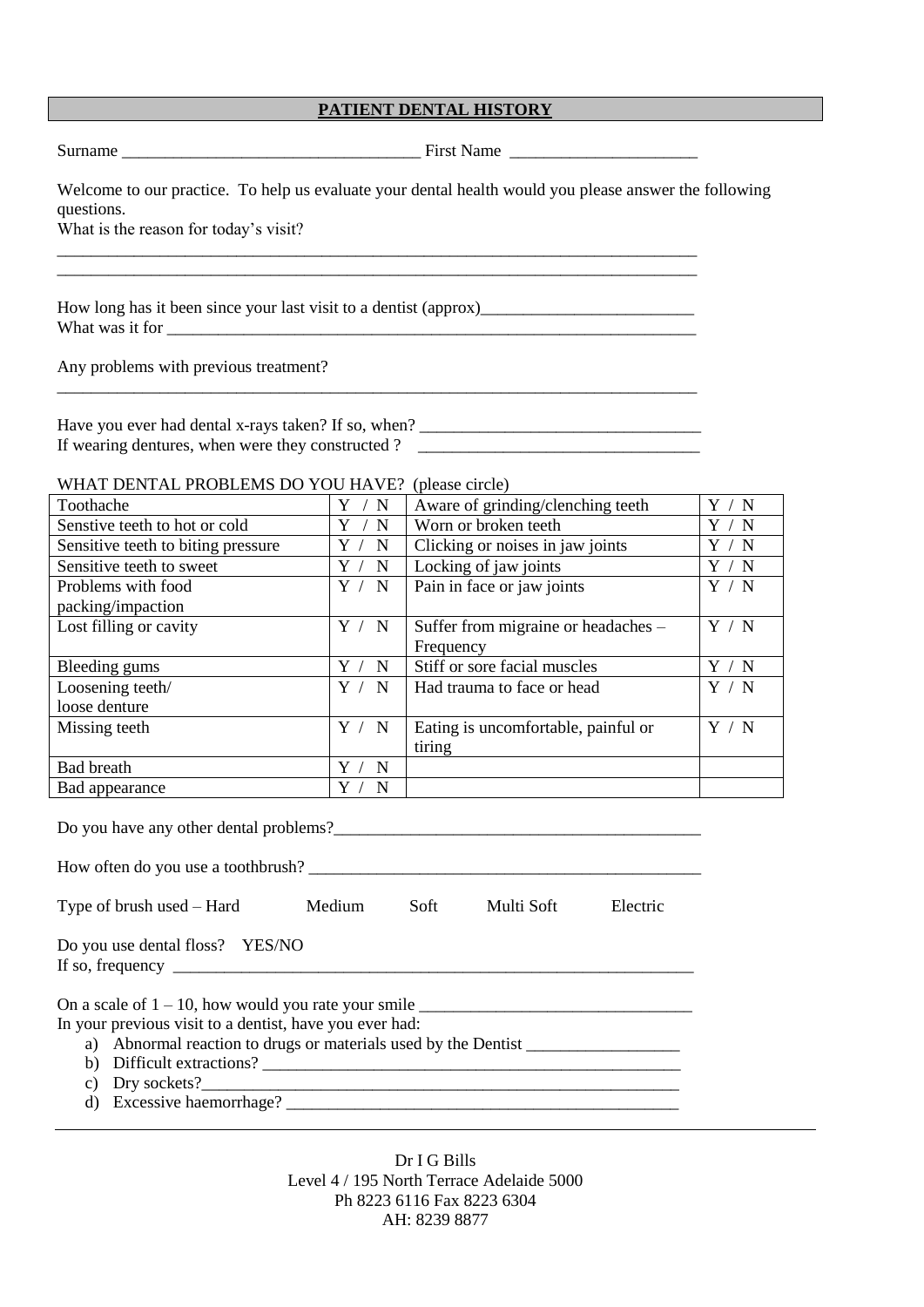## **PATIENT MEDICAL HISTORY**

| Surname<br>First Name                                                                     |           |      |      |        |
|-------------------------------------------------------------------------------------------|-----------|------|------|--------|
| How would you rate your general health (circle)                                           | Excellent | Good | Fair | Poor   |
| Have you had any serious health problems in the last year                                 |           |      |      | YES/NO |
| Details                                                                                   |           |      |      |        |
| Do you take any drugs/medication regularly<br>If so, please list $\overline{\phantom{a}}$ |           |      |      | YES/NO |

Have you ever had an unfavourable reaction to Local or General Anaesthetic ? YES/NO

| Have you ever had any of the following (please circle)                                                                                      |                                             |                                            |                                             |  |
|---------------------------------------------------------------------------------------------------------------------------------------------|---------------------------------------------|--------------------------------------------|---------------------------------------------|--|
| Deep X-ray therapy                                                                                                                          | Y /<br>$\mathbf N$                          | Dry eyes                                   | Y<br>N                                      |  |
| <b>Excessive Bleeding</b>                                                                                                                   | $\overline{Y}$ /<br>$\mathbf N$             | Rheumatic Fever                            | $\overline{Y}$<br>$\sqrt{2}$<br>N           |  |
| <b>Heart Disease</b>                                                                                                                        | $\overline{Y}$<br>$\mathbf N$<br>$\sqrt{ }$ | Hyperthyroidism                            | $\overline{Y}$<br>$\sqrt{2}$<br>N           |  |
| <b>Blood Pressure</b>                                                                                                                       | $\overline{Y}$ /<br>$\mathbf N$             | <b>Diabetes</b>                            | $\overline{Y}$<br>$\sqrt{2}$<br>N           |  |
| Anaemia or Blood disease                                                                                                                    | $\overline{Y}$<br>$\mathbf N$<br>$\sqrt{2}$ | <b>HIV/AIDS</b>                            | $\overline{Y}$<br>N                         |  |
| TB or other lung disease                                                                                                                    | $\overline{Y}$<br>$\sqrt{ }$<br>${\bf N}$   | Hepatitis A B or C                         | $\overline{Y}$<br>$\sqrt{2}$<br>N           |  |
| Asthma                                                                                                                                      | $\overline{Y}$<br>${\bf N}$<br>$\sqrt{2}$   | Epilepsy                                   | $\overline{Y}$<br>N<br>$\overline{1}$       |  |
| Hay fever                                                                                                                                   | $\overline{Y}$<br>${\bf N}$<br>$\sqrt{2}$   | Jaundice                                   | $\overline{Y}$<br>$\mathbf N$               |  |
| Congenital heart disorders                                                                                                                  | $\mathbf Y$<br>$\sqrt{ }$<br>${\bf N}$      | Organ transplant                           | Y<br>N                                      |  |
| Heart murmur                                                                                                                                | $\overline{Y}$<br>${\bf N}$<br>$\sqrt{2}$   | Osteoporosis                               | $\overline{Y}$<br>N                         |  |
| Heart bypass or pacemaker                                                                                                                   | $\overline{Y}$<br>${\bf N}$                 | Arthritis                                  | $\overline{Y}$<br>N                         |  |
| <b>Stroke</b>                                                                                                                               | $\overline{Y}$<br>${\bf N}$                 | Glaucoma                                   | $\overline{Y}$<br>$\mathbf N$               |  |
| Fainting spells                                                                                                                             | $\overline{Y}$<br>$\mathbf N$               | Neurosis/Nervous disorders                 | $\overline{Y}$<br>$\mathbf N$<br>$\sqrt{ }$ |  |
| Shortness of breath                                                                                                                         | $\overline{Y}$<br>$\overline{N}$            | Venereal disease                           | $\overline{Y}$<br>$\mathbf N$               |  |
| Cancer                                                                                                                                      | $\overline{Y}$<br>${\bf N}$                 | Dry mouth                                  | $\overline{Y}$<br>$\mathbf N$               |  |
| <b>Steroids</b>                                                                                                                             | $\overline{Y}$<br>$\overline{N}$            | Blood Transfusion : Date                   | $\overline{Y}$<br>N                         |  |
| Have you ever taken (please circle)<br>YES/NO<br>Aspirin<br>Cortisone<br>YES/NO Dilantin<br>YES/NO<br>YES/NO<br>Steroids                    |                                             |                                            |                                             |  |
| <b>BONE RELATED DRUGS -</b><br>Pamidronate (Acedia)<br>YES/NO<br>Tiludronate<br>YES/NO                                                      |                                             |                                            |                                             |  |
|                                                                                                                                             | Zoledronate (Zomata)                        | Etidronate<br>YES/NO                       | YES/NO                                      |  |
|                                                                                                                                             | Risedronate (Actonel)                       | YES/NO<br>Clonronate                       | YES/NO                                      |  |
|                                                                                                                                             | Alendronate (Fosamax)                       | YES/NO                                     |                                             |  |
|                                                                                                                                             |                                             |                                            |                                             |  |
|                                                                                                                                             |                                             |                                            |                                             |  |
| Do you have any other allergies (e.g. latex) ___________________________________                                                            |                                             |                                            |                                             |  |
| Have you ever taken any long term medication (please circle)                                                                                |                                             |                                            |                                             |  |
| Warfarin                                                                                                                                    |                                             | YES/NO Blood pressure medication<br>YES/NO |                                             |  |
| Any others $\frac{1}{\sqrt{1-\frac{1}{2}}\cdot\frac{1}{\sqrt{1-\frac{1}{2}}}}$                                                              |                                             |                                            |                                             |  |
| Are you a Smoker? YES/NO How many per Day?  For how many Years?                                                                             |                                             |                                            |                                             |  |
| Do you want to stop smoking YES/NO Have you sought help to stop YES/NO                                                                      |                                             |                                            |                                             |  |
| YES/NO                                                                                                                                      |                                             |                                            |                                             |  |
| Females – Are you pregnant? (Or could possibly be?)<br>Have you had joint replacement YES/NO Have you had any infectious diseases<br>YES/NO |                                             |                                            |                                             |  |
|                                                                                                                                             |                                             |                                            |                                             |  |
| The information contained within will be treated with strict confidence.                                                                    |                                             |                                            |                                             |  |
|                                                                                                                                             |                                             |                                            |                                             |  |
|                                                                                                                                             |                                             |                                            |                                             |  |

Dr I G Bills Level 4 / 195 North Terrace Adelaide 5000 Ph 8223 6116 Fax 8223 6304 AH: 8239 8877